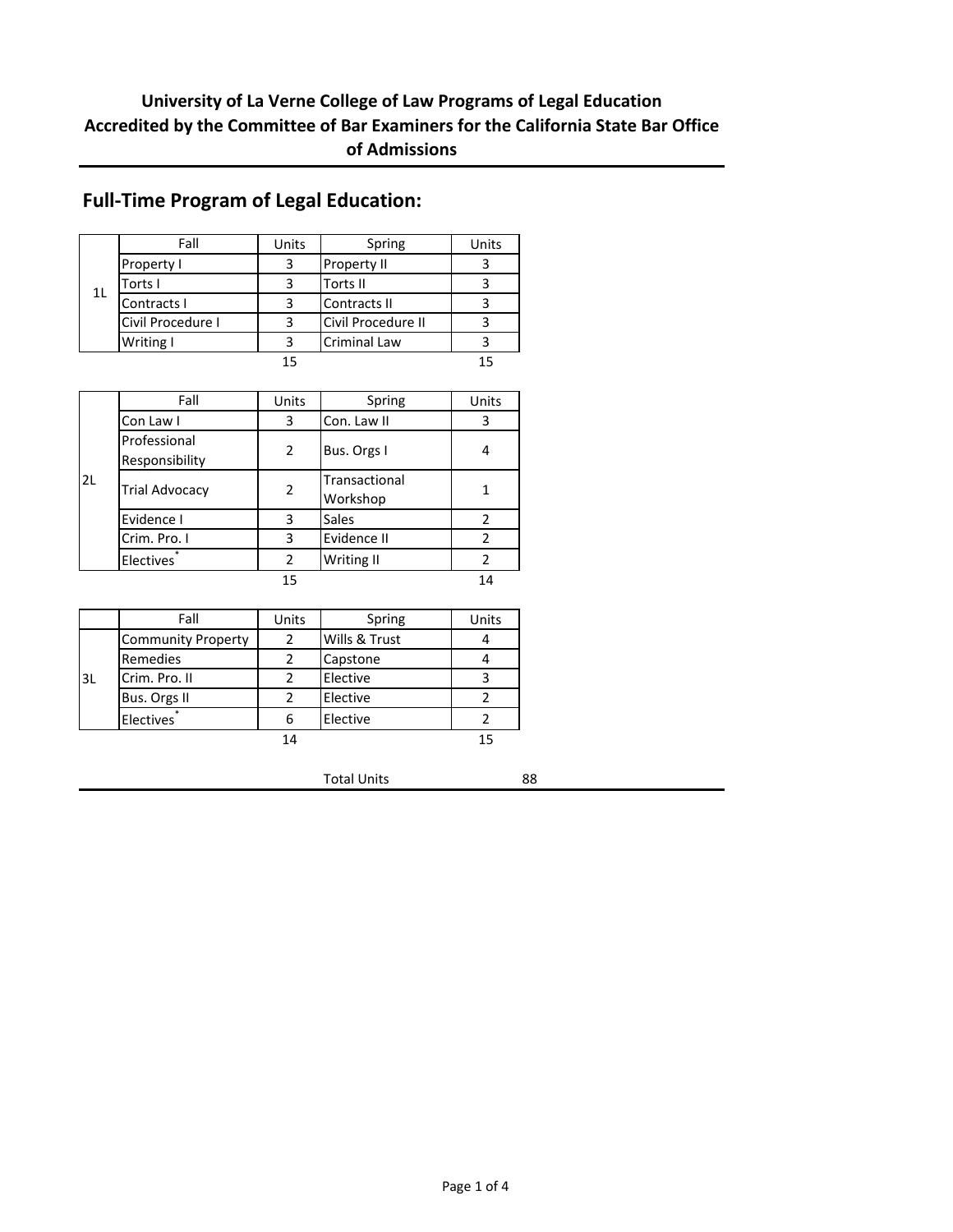# **Part-time Evening Program of Legal Education**

|    | Fall      | Units | Spring              | <b>Units</b> | Summer            | Units |
|----|-----------|-------|---------------------|--------------|-------------------|-------|
|    | Torts     |       | Torts               |              | Professional      |       |
| 1L |           |       |                     |              | Responsibility    |       |
|    | Contracts |       | Contracts           |              | <b>Writing II</b> |       |
|    | Writing I |       | <b>Criminal Law</b> |              |                   |       |
|    |           |       |                     |              |                   |       |

|                 | Fall              | Units | Spring             | Units | Summer           | Units |
|-----------------|-------------------|-------|--------------------|-------|------------------|-------|
| I <sub>2L</sub> | Property I        |       | <b>Property II</b> |       | <b>Electives</b> |       |
|                 | Civil Procedure I |       | Civil Procedure II |       | <b>Electives</b> |       |
|                 | Con. Law I        |       | Con Law II         |       |                  |       |
|                 |                   |       |                    |       |                  |       |

|    | Fall                  | Units | Spring                    | Units | Summer           | Units |
|----|-----------------------|-------|---------------------------|-------|------------------|-------|
|    | Evidence I            |       | Bus. Orgs I               | 4     | Crim Pro II      |       |
| 3L | Crim. Pro I           |       | <b>Sales</b>              |       | <b>Electives</b> |       |
|    | <b>Trial Advocacy</b> |       | Transactional<br>Workshop |       |                  |       |
|    | <b>Electives</b>      |       | Evidence II               |       |                  |       |
|    |                       | 10    |                           |       |                  |       |

|    | Fall                      | Units | Spring   | Units |
|----|---------------------------|-------|----------|-------|
|    | <b>Community Property</b> |       | Remedies |       |
| 41 | Bus. Orgs. II             |       | Capstone |       |
|    | Wills & Trust             |       | Elective |       |
|    | <b>Electives</b>          |       | Elective |       |
|    |                           |       |          | 10    |

Total Units 88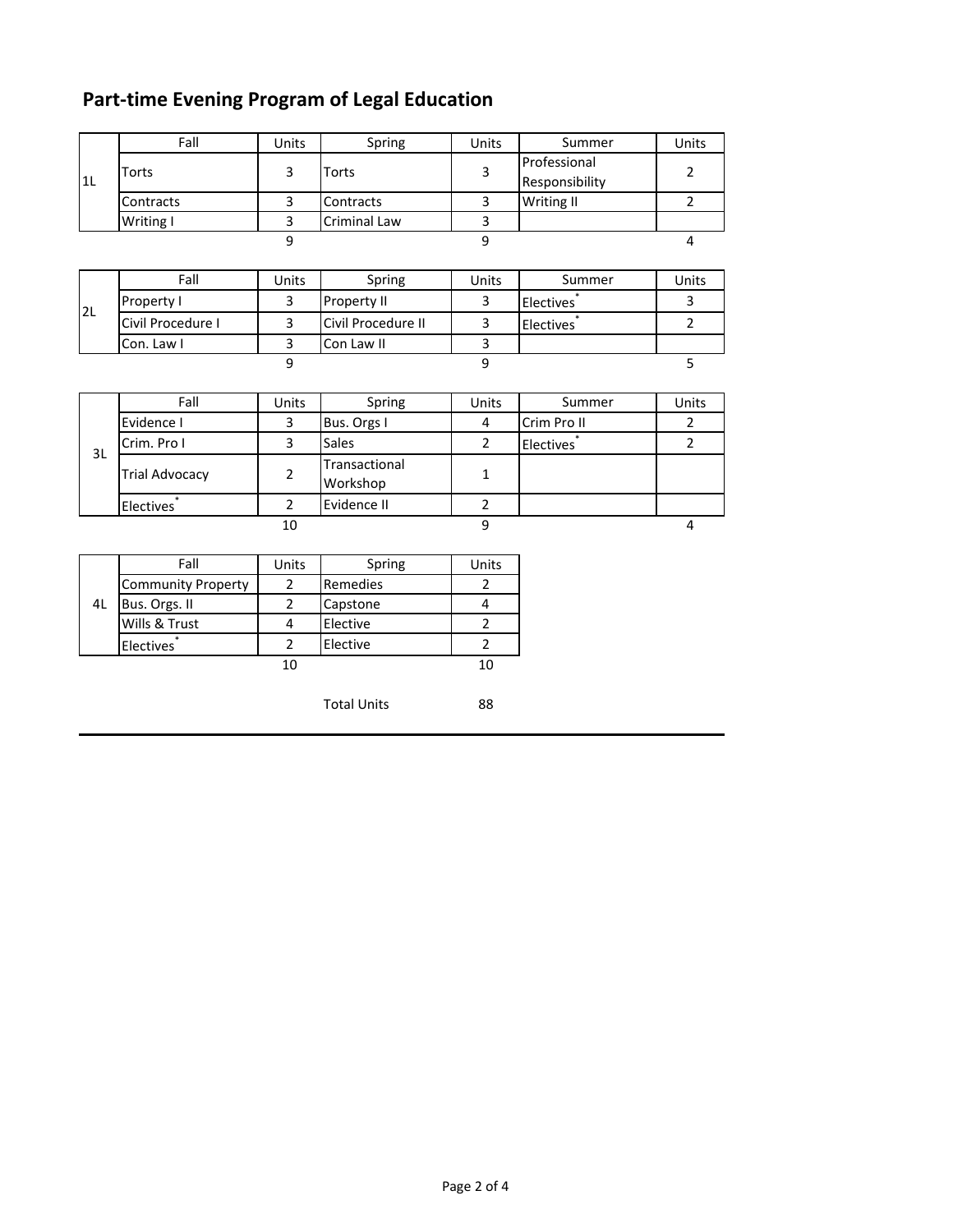# **Spring Start--Part-time Evening Program of Legal Education:**

 $1<sub>L</sub>$ 

|     |                           |                | Spring            | Units          | Summer             | Units          |
|-----|---------------------------|----------------|-------------------|----------------|--------------------|----------------|
|     |                           | 1L             | Criminal Law      | 3              | Civil Procedure II | 3              |
|     |                           |                | Civil Procedure I | 3              | Writing II         | $\overline{2}$ |
|     |                           |                | Writing I         | 3              |                    |                |
|     |                           |                |                   | $\overline{9}$ |                    | 5              |
|     |                           |                |                   |                |                    |                |
|     | Fall                      | Units          |                   |                |                    |                |
|     | Property I                | 3              |                   |                |                    |                |
| LL. | Contracts I               | 3              |                   |                |                    |                |
|     | Torts I                   | 3              |                   |                |                    |                |
|     |                           | 9              |                   |                |                    |                |
|     |                           |                | Spring            | Units          | Summer             | Units          |
|     |                           |                |                   |                | Professional       |                |
|     |                           | 2L             | Property II       | 3              | Responsibility     | $\overline{2}$ |
|     |                           |                | Contracts II      | 3              | Electives*         | $\overline{2}$ |
|     |                           |                | Torts II          | $\mathbf{3}$   |                    |                |
|     |                           |                |                   | $\overline{9}$ |                    | 4              |
|     | Fall                      | Units          |                   |                |                    |                |
|     | Evidence I                | 3              |                   |                |                    |                |
| 2L  | Crim Pro I                | 3              |                   |                |                    |                |
|     | <b>Trial Advocacy</b>     | $\overline{2}$ |                   |                |                    |                |
|     | Electives                 | $\overline{2}$ |                   |                |                    |                |
|     |                           | $10\,$         |                   |                |                    |                |
|     |                           |                |                   |                |                    |                |
|     |                           |                | Spring            | Units          | Summer             | Units          |
|     |                           |                | Bus. Orgs I       | 4              | Crim Pro II        | $\overline{2}$ |
|     |                           | 3L             | Sales             | $\overline{2}$ | Electives*         | $1 - 3$        |
|     |                           |                | Transaction       |                |                    |                |
|     |                           |                | Workshop          | $\mathbf{1}$   |                    |                |
|     |                           |                | Evidence II       | $\mathbf 2$    |                    |                |
|     |                           |                |                   | 9              |                    | $\overline{3}$ |
|     | Fall                      | Units          |                   |                |                    |                |
|     | <b>Community Property</b> | $\mathbf 2$    |                   |                |                    |                |
| 3L  | Bus. Orgs. II             | $\mathbf 2$    |                   |                |                    |                |
|     | Con Law I                 | $\mathsf{3}$   |                   |                |                    |                |
|     | Electives*                | $\overline{2}$ |                   |                |                    |                |
|     |                           | 9              |                   |                |                    |                |
|     |                           |                |                   |                |                    |                |
|     |                           |                | Spring            | Units          | Summer             | Units          |
|     |                           |                | Remedies          | $\overline{2}$ | Electives*         | $4 - 5$        |
|     |                           | 4L             | Con Law II        | 3              |                    |                |
|     |                           |                | Elective          | $\overline{2}$ |                    |                |
|     |                           |                | Elelctive         | $\overline{2}$ |                    |                |
|     |                           |                |                   | 9              |                    | 4              |
|     |                           |                |                   |                |                    |                |

|    | Fall          | Units |
|----|---------------|-------|
|    | Capstone      |       |
| 4L | Wills & Trust |       |
|    | Electives*    |       |
|    |               |       |
|    |               |       |